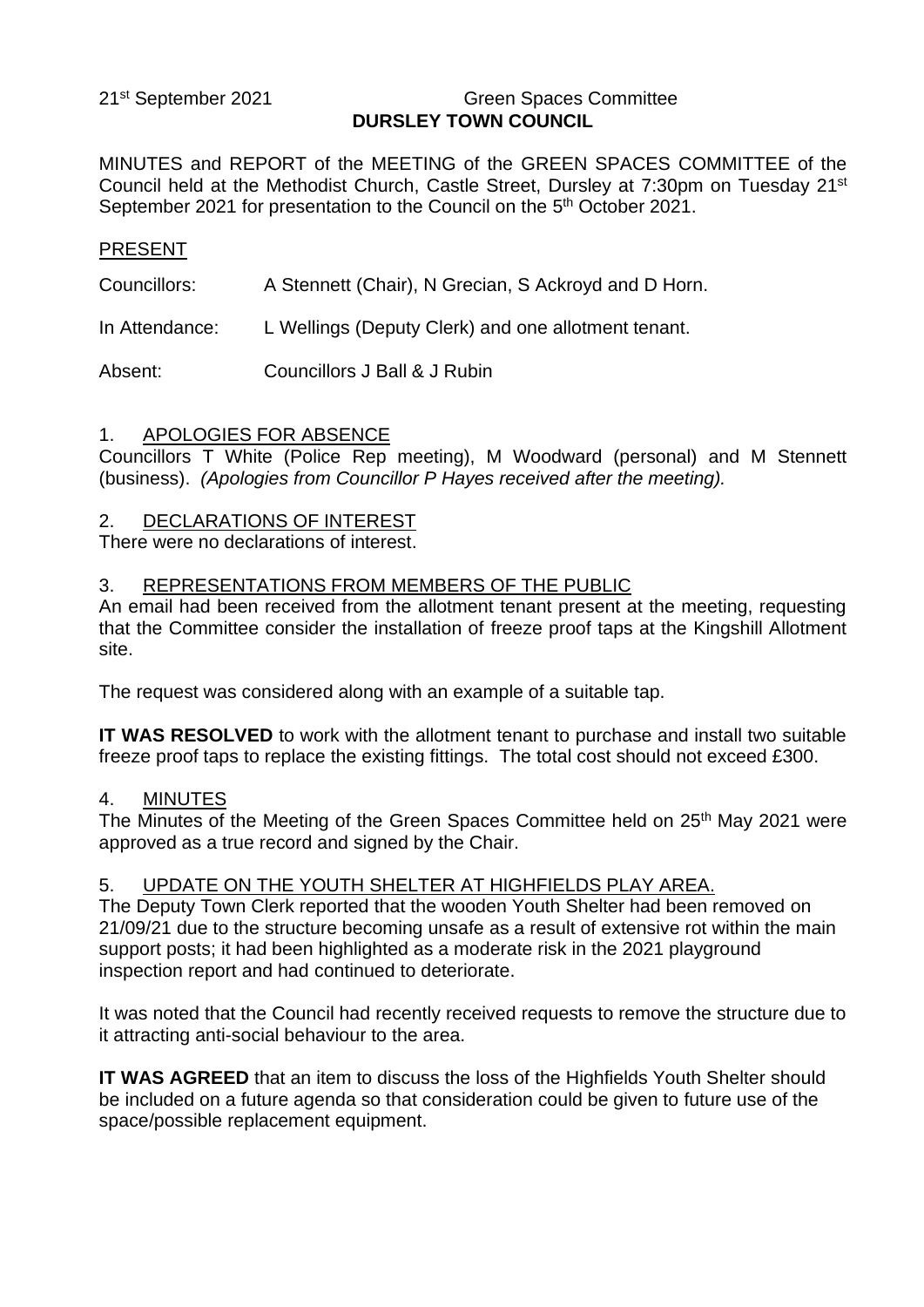#### 6. UPDATE ON THE RECENT VANDALISM AT THE WAR MEMORIAL RECREATION GROUND & TO DISCUSS ADDITIONAL CCTV COVERAGE.

It was noted that the pavilion had recently suffered damage due to vandalism of paving slabs and a glass door pane. The existing CCTV system and possible improvements to coverage were discussed.

**IT WAS AGREED** that Groundstaff would survey and repair any other loose slabs or fittings around the pavilion to deter further vandalism; the Committee Chairman would liaise with the Town Clerk regarding the CCTV options as further investigation was required.

# 7. REVIEW OF THE ANNUAL PLAYGROUND INSPECTION REPORT RECOMMENDATIONS

The 2021 independent Playground Inspection Reports were reviewed. The following points were noted:

- i) Issues with the Highfields Youth Shelter had been dealt with under item 5.
- ii) Greenfields were undertaking servicing and repair work to the Council's cable way equipment and to the Wicksteed toddler unit at the War Memorial Recreation Ground, w/c 20/09/21. They would also advise about a surface repair at Highfields.
- iii) Replacement items had been ordered to carry out gym equipment repairs.
- iv) The Pyramid Climbing unit at Kingshill Play Park had suffered rope damage on 20/09/21 which would be repaired.
- v) Council staff would continue to work through the items raised within the reports which were low risk.

**IT WAS AGREED** that the basket ball hoop area on the War Memorial Recreation Ground and the removal of wooden equipment at Kingshill Play Park should be considered when budgeting and agreeing the forthcoming work programme.

# 8. UPDATE ON MAINTENANCE ISSUES AT THE PAVILION:

The Deputy Town Clerk gave updates on the following items:

## a) Boiler and water system

It was noted that three contractors had visited the site to survey the system and quotations were expected to be considered at the next Committee meeting.

## b) Loft Ladder

A review of the current arrangements regarding access to loft space at the pavilion was required. **IT WAS AGREED** that advice would be sought from Councillor M Stennett, as a qualified Health and Safety professional and any working from height training/refreshers would be reviewed.

## 9. REGARDING KINGSHILL CEMETERY:

a) To consider the update on the wooden crosses.

Members considered the survey of temporary wooden crosses (March 2021) and the Exclusive Rights of Burial (ERB) owner responses to recent letters.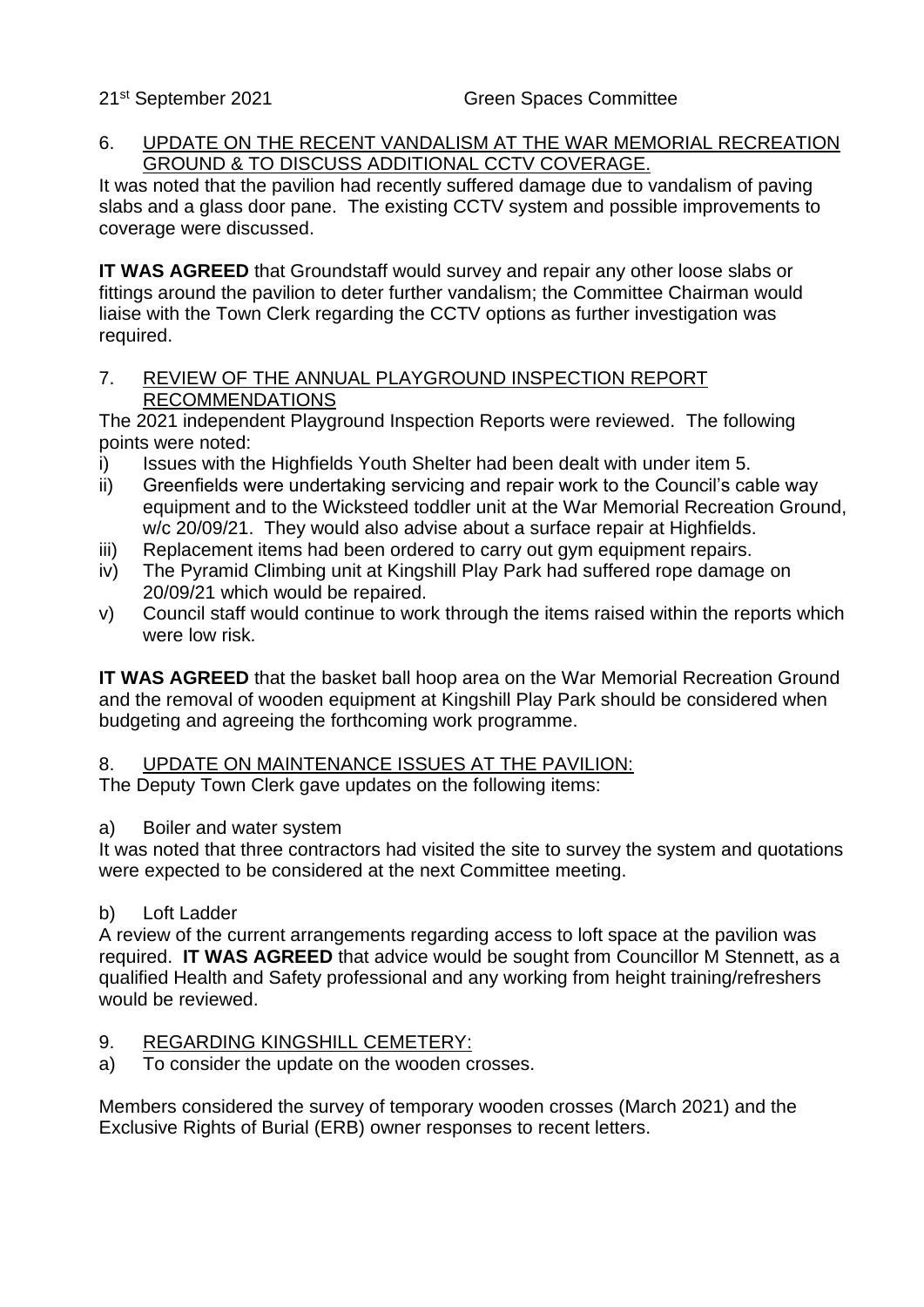# 21<sup>st</sup> September 2021

#### **Green Spaces Committee**

**IT WAS RESOLVED** not to amend the Council's Cemetery Regulations but, in respect of the survey results, to:

- Write a second letter to those that did not reply to the first, to give them a further opportunity to respond to the survey. Responses are required by the end of December 2021, after which steps would be taken to remove temporary wooden crosses.
- Write to those considering permanent memorials/have memorial applications in hand, giving a timescale of until the end of December 2021 before the charge would be applied for the wooden cross, should they wish it to remain in place past this date, subject to Cemetery Regulations.
- Establish if ERB owner estates are likely to be finalised by the end of December 2021.
- Issue invoices to those that have indicated that they wish crosses to remain indefinity, subject to Cemetery Regulations.
- b) To receive an update and to consider the implications of the current grave depths in relation to triple depth graves and to consider alternative shoring options.

The Grave Depth Review paper and a request from the Grave digging contractor relating to 'triple' depth graves was considered. This included the option of Council purchasing shoring equipment for Kingshill Cemetery, rather than using the contractors own equipment.

# **IT WAS RESOLVED** that:

- The maximum grave depth be set at 8ft, currently known as a 'double' depth grave; the Town Clerk would liaise with the Grave Digger regarding the new depth limit, shoring arrangements and risk assessment, to ensure they are acceptable. Contractor shoring equipment would be used.
- 'Triple' grave spaces, that allow 3 coffin interments, would only be considered in exceptional circumstances and, if permitted, such spaces would be required to meet ICCM guidelines and the 8ft maximum depth limit. Due to space restrictions, 'triple' grave spaces may have restrictions placed upon them regarding future ashes interments. Decisions would be made on a case-by-case basis.
- The Council office would undertake a review of 'triple' grave ERB advanced purchases that may be impacted by the grave depth change.
- The Cemetery Regulations would be reviewed and amended for Council approval, to reflect the new working practices related to grave depths if required.
- c) To consider an application for a bench.

Details and a photo of the bench was considered. It was noted that the applicant had been informed not to order the bench prior to gaining Council approval for size and design.

**IT WAS RESOLVED** not to grant permission for the bench as it was considered not to be in keeping with the style and type of benches currently installed in the Cemetery, which were classic in design with back and arm rests and easy to move for grounds maintenance purposes. The applicant would be advised and welcome to submit an alternative design.